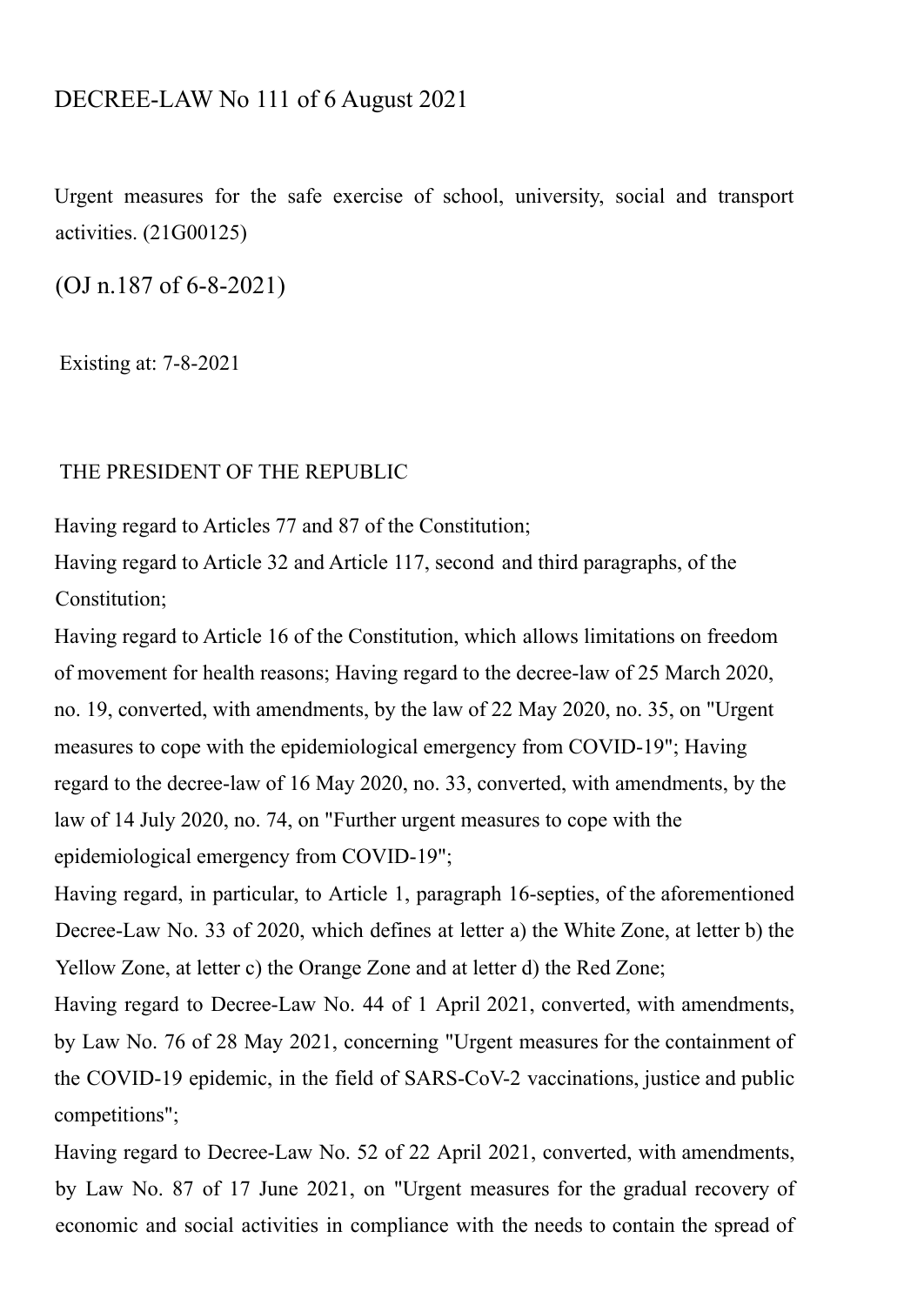the VOCID-19 epidemic";

Given the decree-law of 23 July 2021, no. Given the declaration of the World Health Organization of 11 March 2020, in which the epidemic from COVID-19 was evaluated as a "pandemic" in view of the levels of diffusivity and severity reached at the global level; Considering the evolution of the epidemiological situation; Considering that the current context of risk requires the continuation of initiatives of an extraordinary and urgent nature undertaken in order to adequately address possible situations of harm to the community;

Considering the extraordinary necessity and urgency of adapting the framework of the existing measures to contain the spread of the above-mentioned virus in school education, university, transport and social activities;

Given the need to provide urgent measures following the computer attack suffered by the systems of the Lazio Region between 31 July and 1 August 2021;

Having regard to the deliberation of the Council of Ministers, adopted at its meeting on 5 August 2021;

On the proposal of the President of the Council of Ministers, the Minister of Education, the Minister of Infrastructure and Sustainable Mobility and the Minister of Health;

## EMANA

the following decree-law:

## ART.1

(Urgent provisions for the 2021/2022 school year and measures to prevent SARS-CoV-2 infection in institutions of the national education system and universities)

1. In the school year 2021-2022, in order to ensure the value of the school as a community and to protect the social and psycho-affective sphere of the school population, on the entire national territory, the educational services for children referred to in Article 2 of Legislative Decree No. 65 of 13 April 2017, and the teaching and curricular activities of kindergarten, primary and secondary schools are carried out in presence. The teaching and curricular activities of universities are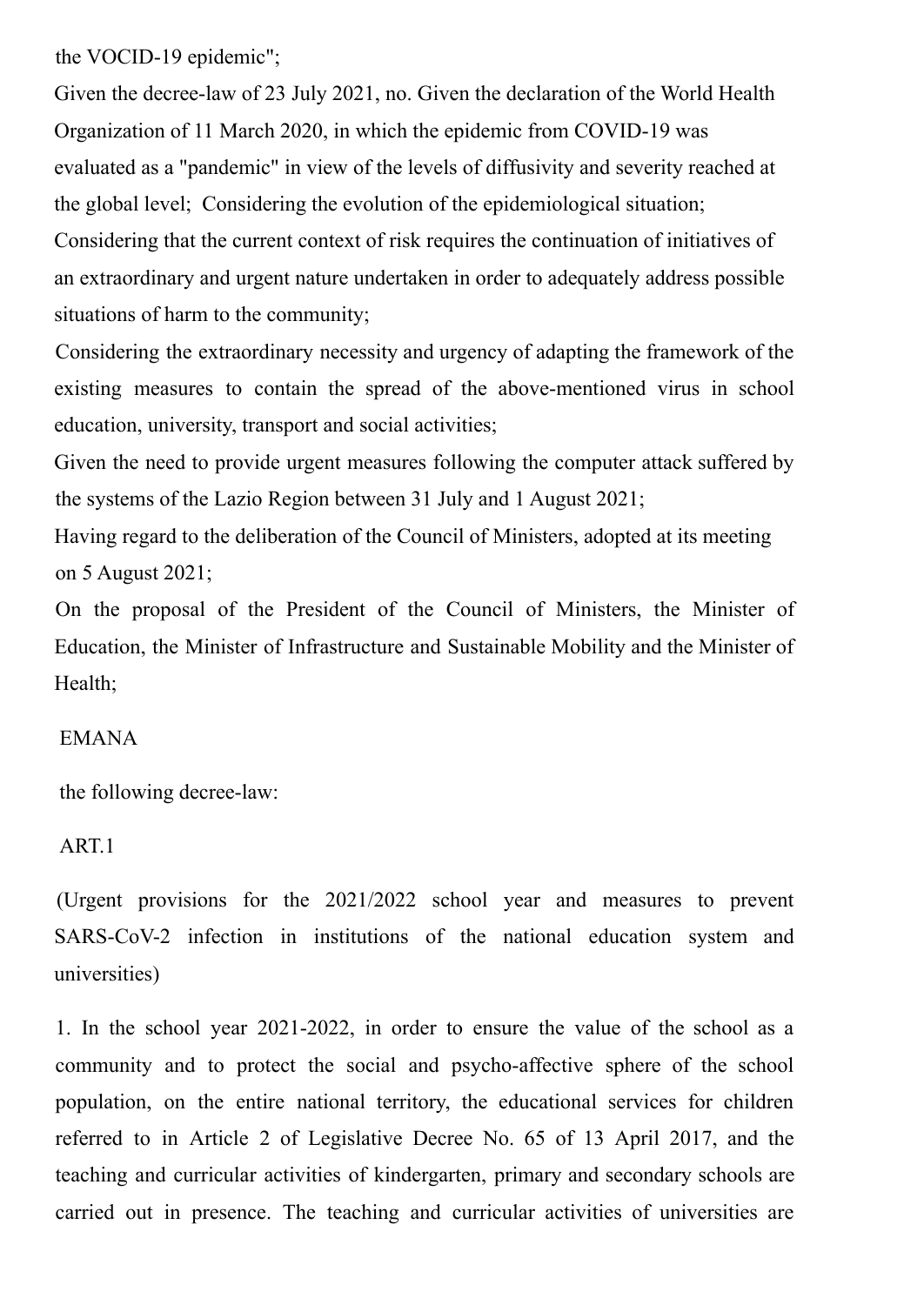carried out with priority in presence.

2. In order to allow the services and activities mentioned in paragraph 1 to be carried out in the presence of the public and to prevent the spread of the SARS-CoV-2 infection, the following minimum safety measures are adopted in all the institutions of the national education system and in the universities until 31 December 2021, the deadline for the end of the state of emergency:

a) the use of respiratory protection devices is compulsory, with the exception of children under six years of age, people with pathologies or disabilities that are incompatible with the use of the aforementioned devices, and for sports activities; b) it is recommended to respect an interpersonal safety distance of at least one metre unless the structural-logistical conditions of the buildings do not allow it; c) it is forbidden to enter or stay in school and university premises to people with respiratory symptoms or a body temperature higher than 37,5°.

3. In the presence of individuals who have tested positive for SARS-CoV-2 infection or suspected cases, in the context of school and childhood education services, the guidelines and protocols adopted pursuant to Article 1, paragraph 14, of Decree-Law no. 33 of 16 May 2020, converted with amendments by Law no. 74 of 14 July 2020, as well as pursuant to Article 10-bis of Decree-Law no. 52 of 22 April 2021, converted with amendments by Law no. 87 of 17 June 2021, shall apply. The protocols and guidelines may regulate any other aspect concerning the safety conditions related to the performance of teaching and school activities, including the exemption from the provisions of paragraph 2, letter a), for classes composed of students who have all completed the vaccination cycle or have a valid certificate of recovery. Universities may derogate from the provisions of paragraph 2, letter a), if the educational and curricular activities are attended exclusively by students who have completed the vaccination cycle or have a valid certificate of recovery.

4. Until 31 December 2021, when the state of emergency comes to an end, the Presidents of the Regions and Autonomous Provinces of Trento and Bolzano and the Mayors may derogate, for specific areas of the territory or for individual schools, from the provisions of paragraph 1 exclusively in red or orange zones and in circumstances of exceptional and extraordinary necessity due to the occurrence of outbreaks or to the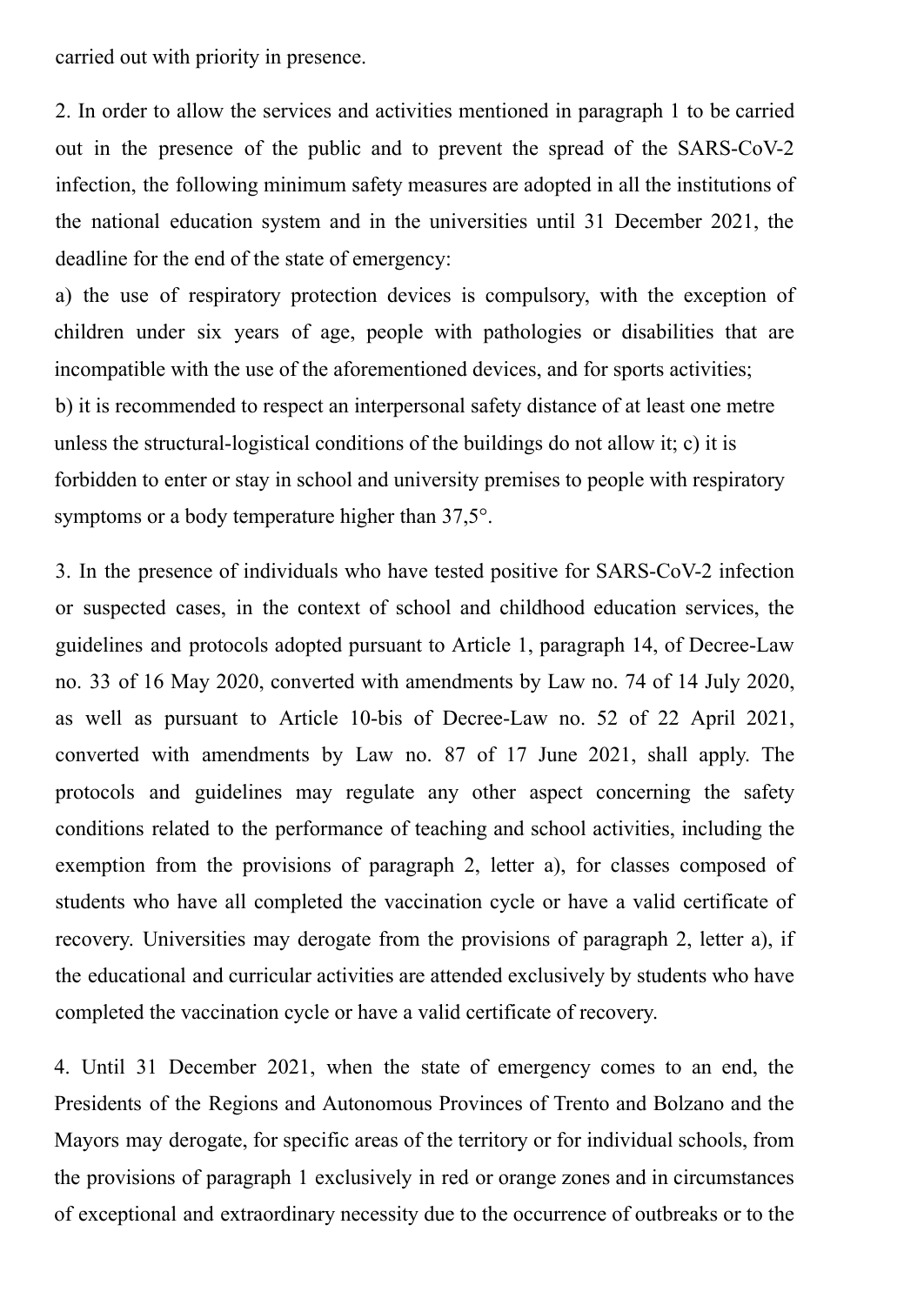extremely high risk of the spread of the SARS-CoV-2 virus or its variants in the school population.

The measures referred to in the first sentence are reasonably adopted after consultation with the competent health authorities and in compliance with the principles of adequacy and proportionality, in particular with reference to their scope of application. When the above-mentioned measures are adopted, the possibility to carry out activities in the classroom is always guaranteed when it is necessary to use laboratories or to maintain an educational relationship that achieves the effective inclusion of students with disabilities and special educational needs.

5. For the purposes of protection against the risk of contagion by COVID-19, article 29-bis of the decree-law of 8 April 2020, no. 23, converted, with amendments, by the law of 5 June 2020, no. 40, shall apply to school and university staff, when the prescriptions provided by the present decree, as well as by the guidelines and protocols referred to in paragraph 3, are complied with.

6. In decree-law no. 52 of 22 April 2021, converted, with amendments, by law no. 87 of 17 June 2021, the following shall be inserted after article 9-bis:

"ART. 9-ter

(Use of COVID-19 green certifications in schools and universities)

1. From 1 September 2021 and until 31 December 2021, the termination date of the state of emergency, in order to protect public health and maintain adequate safety conditions in the provision in presence of the essential service of education, all school staff of the national education and university system, as well as university students, must possess and are required to display the green COVID-19 certification referred to in Article 9, paragraph 2.

2. Failure to comply with the provisions of paragraph 1 by school and university staff is considered unjustified absence and from the fifth day of absence the employment relationship is suspended and no pay or other remuneration or emolument, however named, is due.

3. The provisions of paragraph 1 shall not apply to persons exempt from the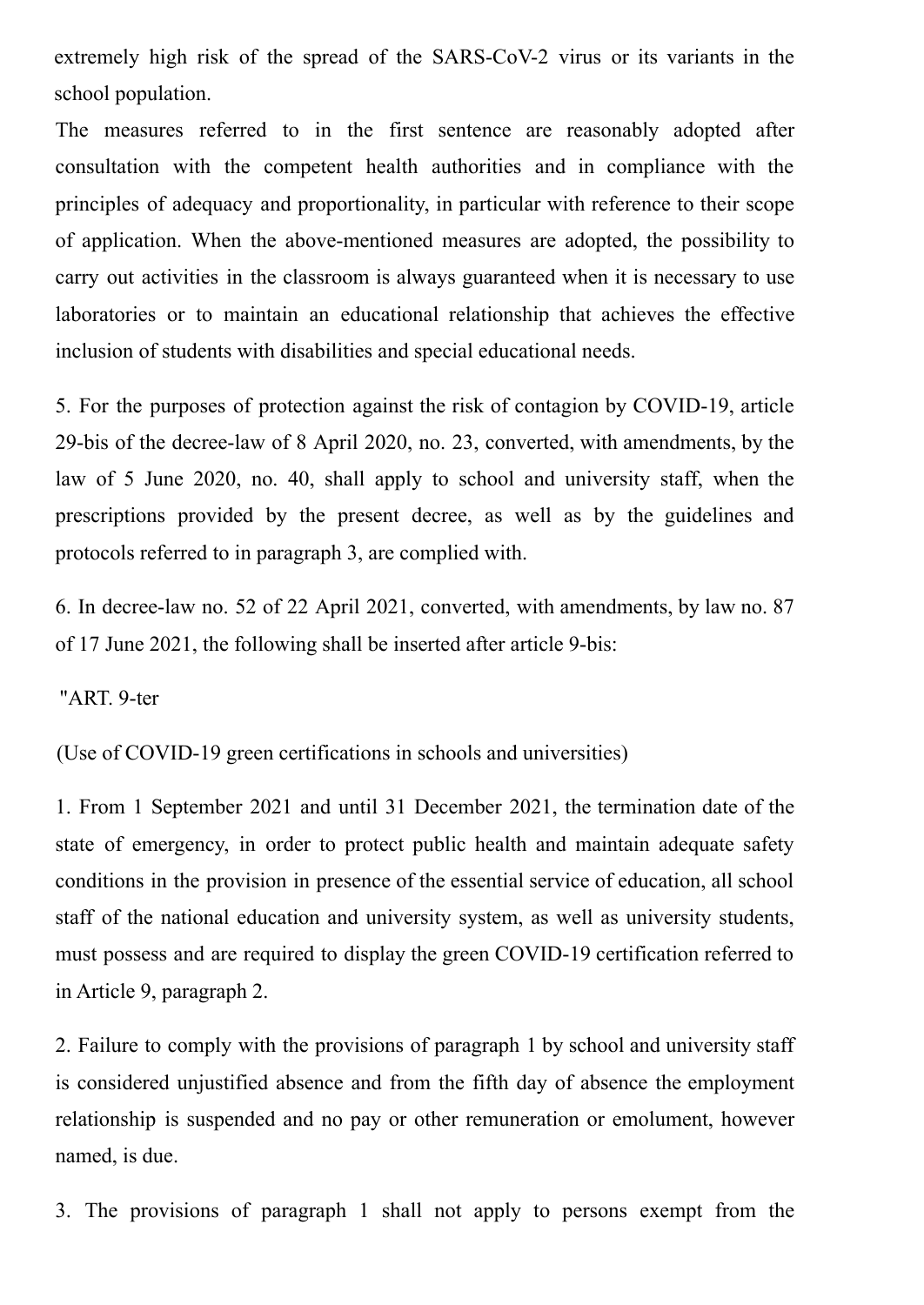vaccination campaign on the basis of appropriate medical certification issued in accordance with the criteria defined by circular of the Ministry of Health.

4 School managers and those in charge of children's education services, as well as peer schools and universities, are required to verify compliance with the requirements set forth in paragraph 1. Verifications of COVID-19 green certifications are carried out according to the procedures indicated in the decree of the President of the Council of Ministers adopted pursuant to article 9, paragraph 10. A circular letter issued by the Minister of Education may establish further verification methods. With reference to the compliance of university students with the provisions of paragraph 1, the verifications referred to in this paragraph are carried out on a sample basis, according to the methods identified by the universities.

5. The breach of the provisions set forth in paragraphs 1 and 4 shall be sanctioned pursuant to article 4 of decree-law no. 19 of 25 March 2020, converted, with amendments, by law no. 35 of 22 May 2020. The provisions of article 2, paragraph 2-bis, of decree-law no. 33 of 16 May 2020, converted, with amendments, by law no. 74 of 14 July 2020, shall remain unaffected.".

7. The provisions of this article shall also apply, insofar as they are compatible, to the Institutions of Higher Education in Music and Dance, as well as to the activities of the other institutions of higher education connected to the universities.

8. The administrations concerned shall carry out the activities referred to in paragraphs 6 and 7 with the human, financial and instrumental resources available under current legislation and without any new or greater expense for the public finance.

9. The Extraordinary Commissioner for the implementation and coordination of the measures necessary for the year 2021 to contain and contrast the COVID-19 emergency shall prepare and implement a school population screening plan. To this end, the expenditure of 100 million euros is authorised, from the resources available in the special account referred to in Article 122, paragraph 9, of Decree-Law no. 18 of 17 March 2020, converted with amendments into Law no. 27 of 24 April 2020.

10. In order to allow for the timely payment of compensation to substitute staff called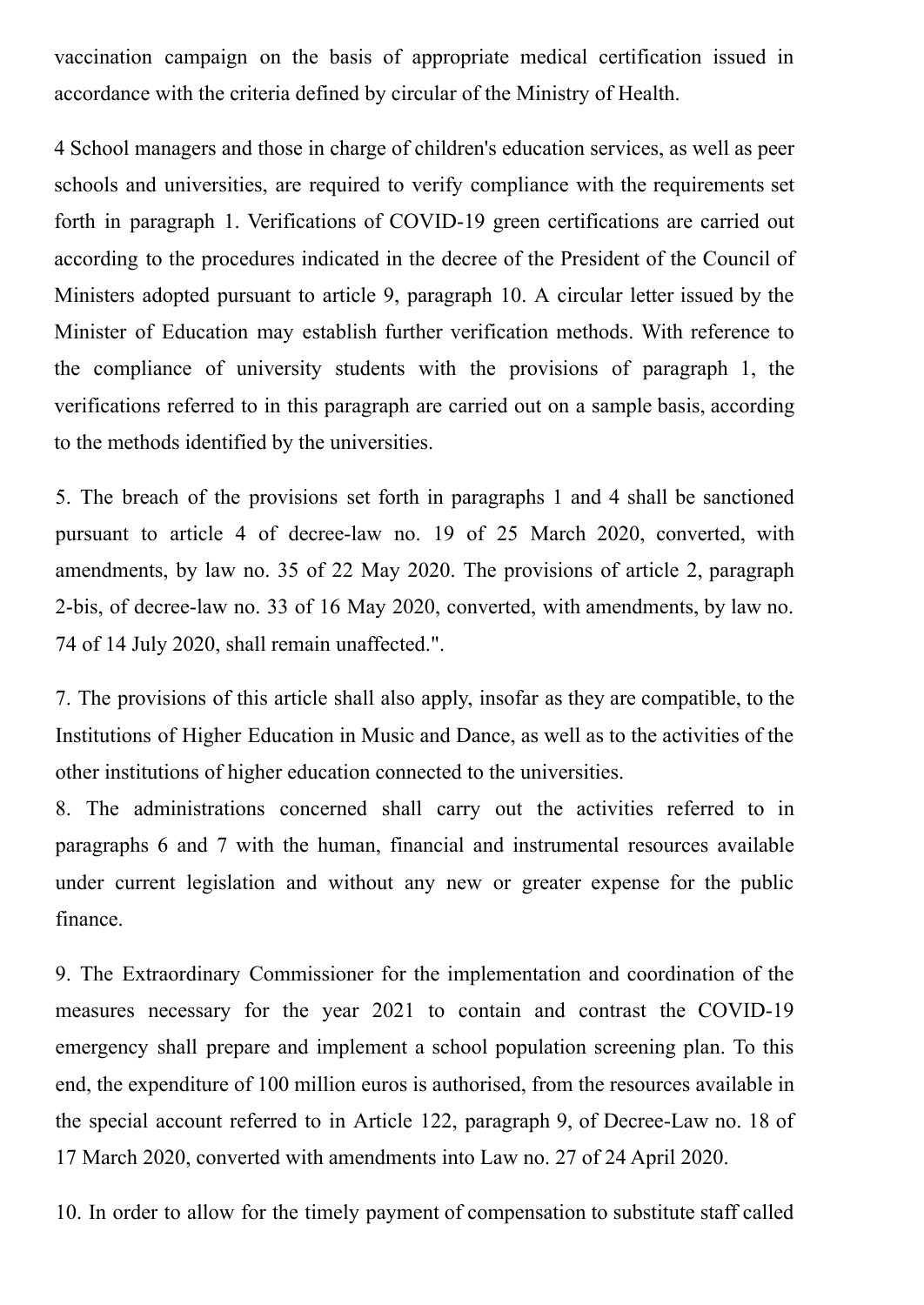to replace unexcused absentees, an expenditure of 358 million euros is authorised for the year 2021. For the same year, the related costs shall be covered by using the available resources referred to in Article 231-bis, paragraph 1, letter b) of Decree-Law No. 34 of May 19, 2020, converted with amendments by Law No. 77 of July 17, 2020.

11. The Ministry of Education monitors the days of unexcused absence of school staff as per paragraph 6, paragraph 2 of Article 9-ter, and the resulting savings, if any, and sends the results to the Ministry of the Economy and Finance -Department of the General State Accounts Office, in order to adopt the appropriate compensatory budget changes to cover any additional costs arising from the replacement of staff or to replenish the available funds as per Article 231-bis, paragraph 1, letter b) of Decree-Law no. 34 of 19 May 2020. 34, converted with amendments by Law no. 77 of 17 July 2020.

12. For the purposes of the immediate implementation of this article, the Minister of Economy and Finance is authorized to issue, by means of his own decrees, the necessary changes in the budget.

#### ART. 2

(Use of COVID-19 green certifications in means of transport)

1. In Decree-Law no. 52 of 22 April 2021, converted, with amendments, by Law no. 87 of 17 June 2021, the following shall be inserted after Article 9-ter, as introduced by Article 1 of this Decree:

"ART. 9-quater

(Use of COVID-19 green certifications in means of transport)

1. As of 1 September 2021 and until 31 December 2021, when the state of emergency comes to an end, only persons holding one of the COVID-19 green certifications, as per article 9, paragraph 2, are allowed access to and use of the following means of transport:

(b) vessels and ferries engaged in interregional transport services, with the exception of those engaged in maritime services in the Straits of Messina;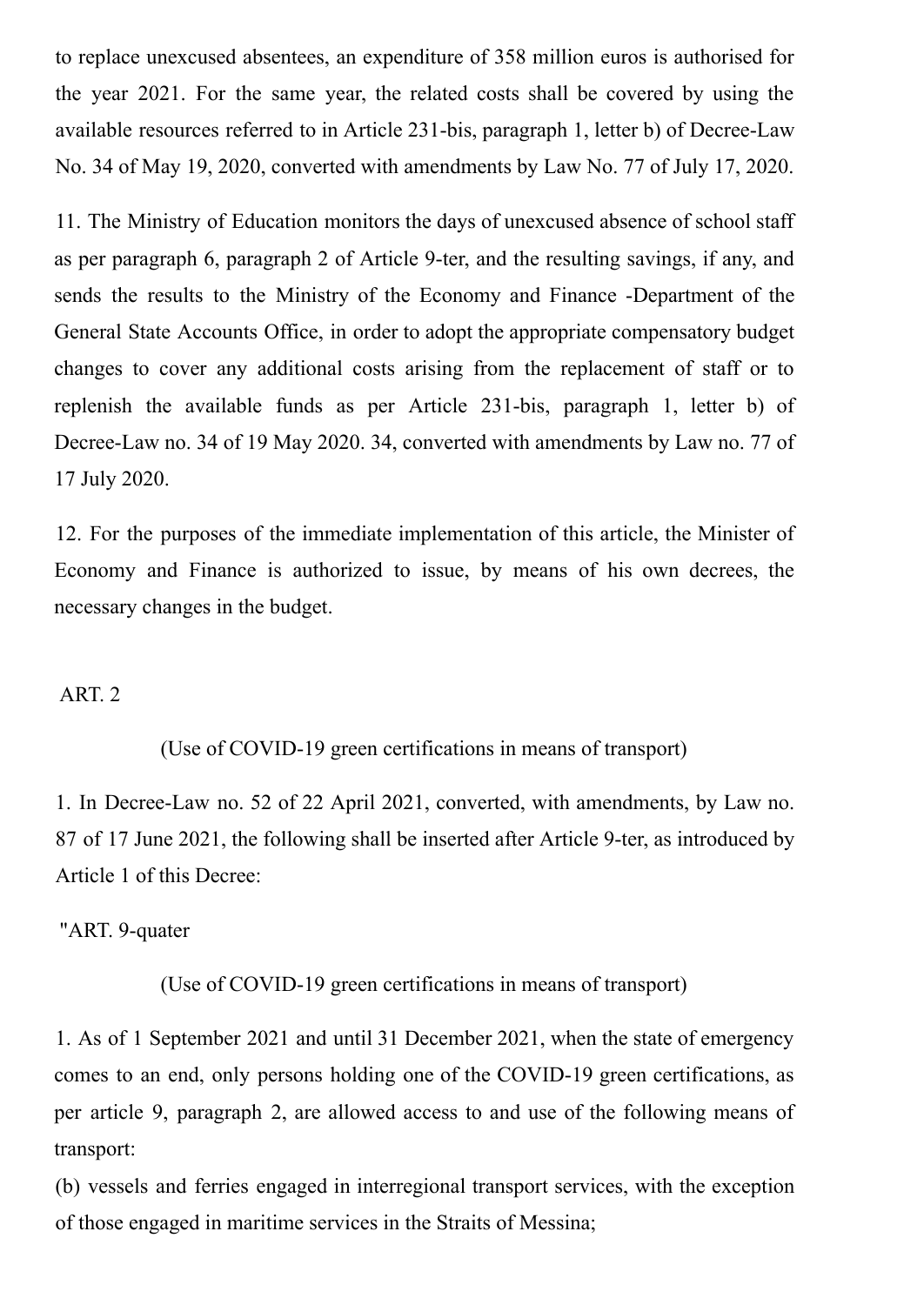(c) trains used for Intercity, Intercity Night and High Speed passenger rail transport services:

(d) buses and coaches used for passenger transport services, on an undifferentiated basis, operating continuously or periodically by road on routes linking more than two regions and with pre-established routes, timetables, frequencies and fares;

(e) buses and coaches used for rental services with driver, excluding those used for additional local and regional public transport services.

2. The provisions of paragraph 1 shall not apply to persons excluded for age 'from the vaccination campaign and exempt persons on the basis of appropriate medical certification issued according to the criteria defined by circular of the Ministry of Health.

3. Air, sea and land carriers, as well as their delegates, are required to verify that the services referred to in paragraph 1 are used in compliance with the requirements of said paragraph 1. Verification of COVID-19 green certificates shall be carried out according to the procedures indicated in the decree of the President of the Council of Ministers adopted in accordance with article 9 (10).

4.-The violation of the provisions set forth in paragraphs 1 and 3 shall be sanctioned pursuant to article 4 of decree-law no. 19 of 25 March 2020, converted, with amendments, by law no. 35 of 22 May 2020. The provisions of article 2, paragraph 2-bis, of decree-law no. 33 of 16 May 2020, converted, with amendments, by law no. 74 of 14 July 2020, shall remain unaffected.".

## ART. 3

(Amendments to Decree-Law No. 33 of 2020)

1. In article 1, paragraph 16-bis, second sentence, of decree-law no. 33 of 16 May 2020, converted, with amendments, by law no. 74 of 14 July 2020, the words "also on the monitored data" shall be replaced by the following: ", where deemed necessary,".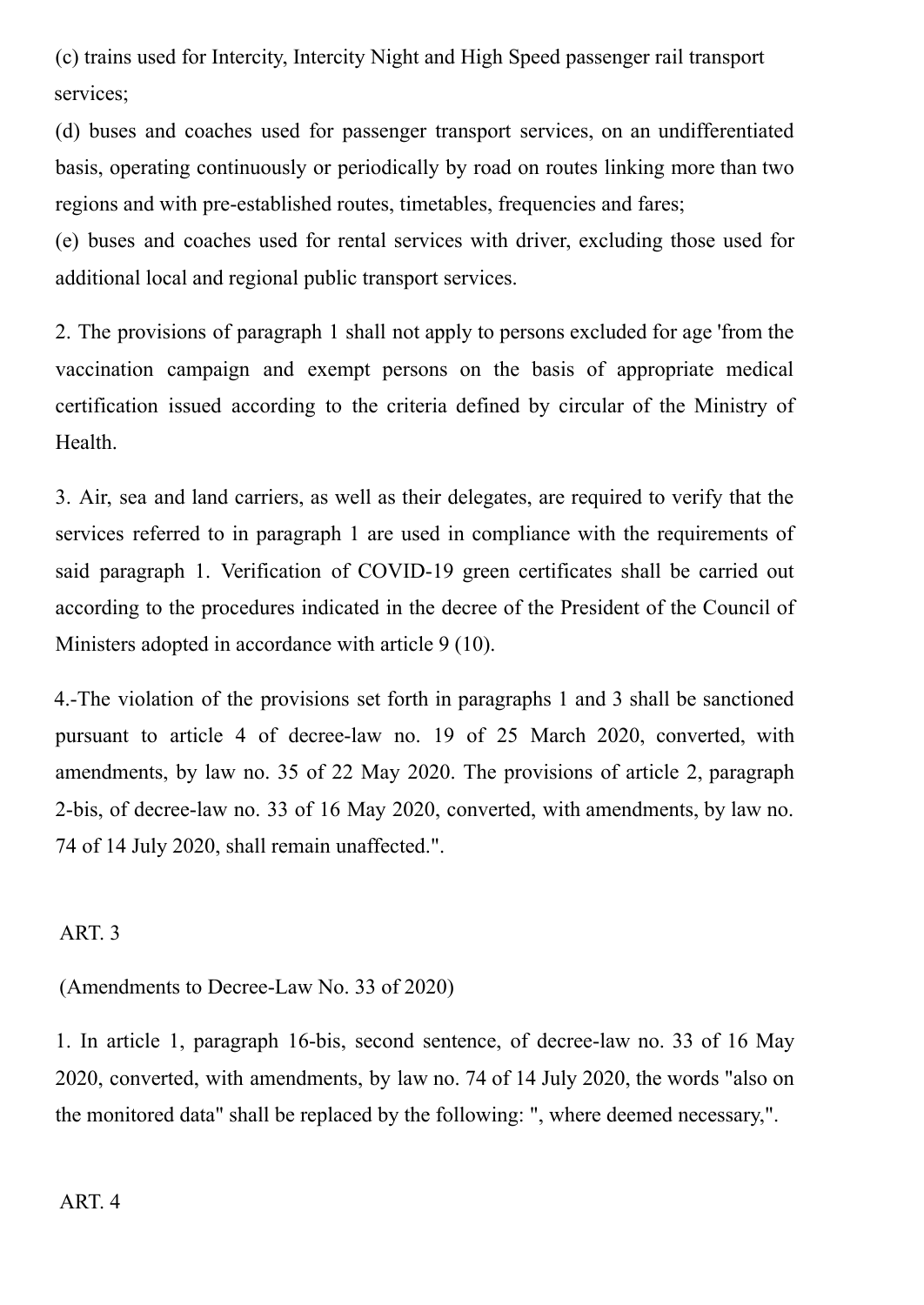(Urgent provisions on sporting events and shows open to the public)

1. For the participation of the public in outdoor sporting events and competitions, with the guidelines referred to in Article 5, paragraphs 2 and 3, of the decree-law of 22 April 2021, no. 52, converted, with amendments, by the law of 17 June 2021, no. 87, it is possible to provide for alternative ways of assigning seats to interpersonal distancing of at least one metre.

2. From the date of entry into force of the present decree, for the participation of the public in the sports events and competitions referred to in article 5, paragraph 2, of decree-law no. 52 of 22 April 2021, converted, with amendments, by law no. 87 of 17 June 2021, in the white zone the capacity allowed indoors may not exceed 35 per cent of the maximum authorised capacity.

3. From the date of entry into force of the present decree, for shows open to the public pursuant to article 5, paragraph 1, of decree-law no. 52 of 22 April 2021, converted, with amendments, by law no. 87 of 17 June 2021, in the white zone the capacity allowed indoors may not exceed 35 per cent of the maximum capacity authorised in the case of events with a number of spectators exceeding 2500.

#### ART. 5

#### (Coordination provisions)

1. The COVID-19 green certificates referred to in Article 9, paragraph 2, Decree-Law No. 52 of 22 April 2021, converted, with amendments, by Law No. 87 of 17 June 2021, may be used not only for the purposes indicated in Article 9, paragraph 10-bis, of the aforementioned Decree-Law No. 52 of 2021, but also for those indicated in Articles 9-ter and 9-quater of the same Decree-Law No. 52 of 2021, introduced by this Decree.

2. The sums transferred to the treasury account of the Presidency of the Council of Ministers pursuant to articles 40 and 42, paragraph 11, of decree-law no. 41 of 22 March 2021, converted, with amendments, by the law of 21 May 2021, no. 69, are transferred, for the purposes of the aforementioned article 40 and without prejudice to the reporting obligations provided, to the special account of the extraordinary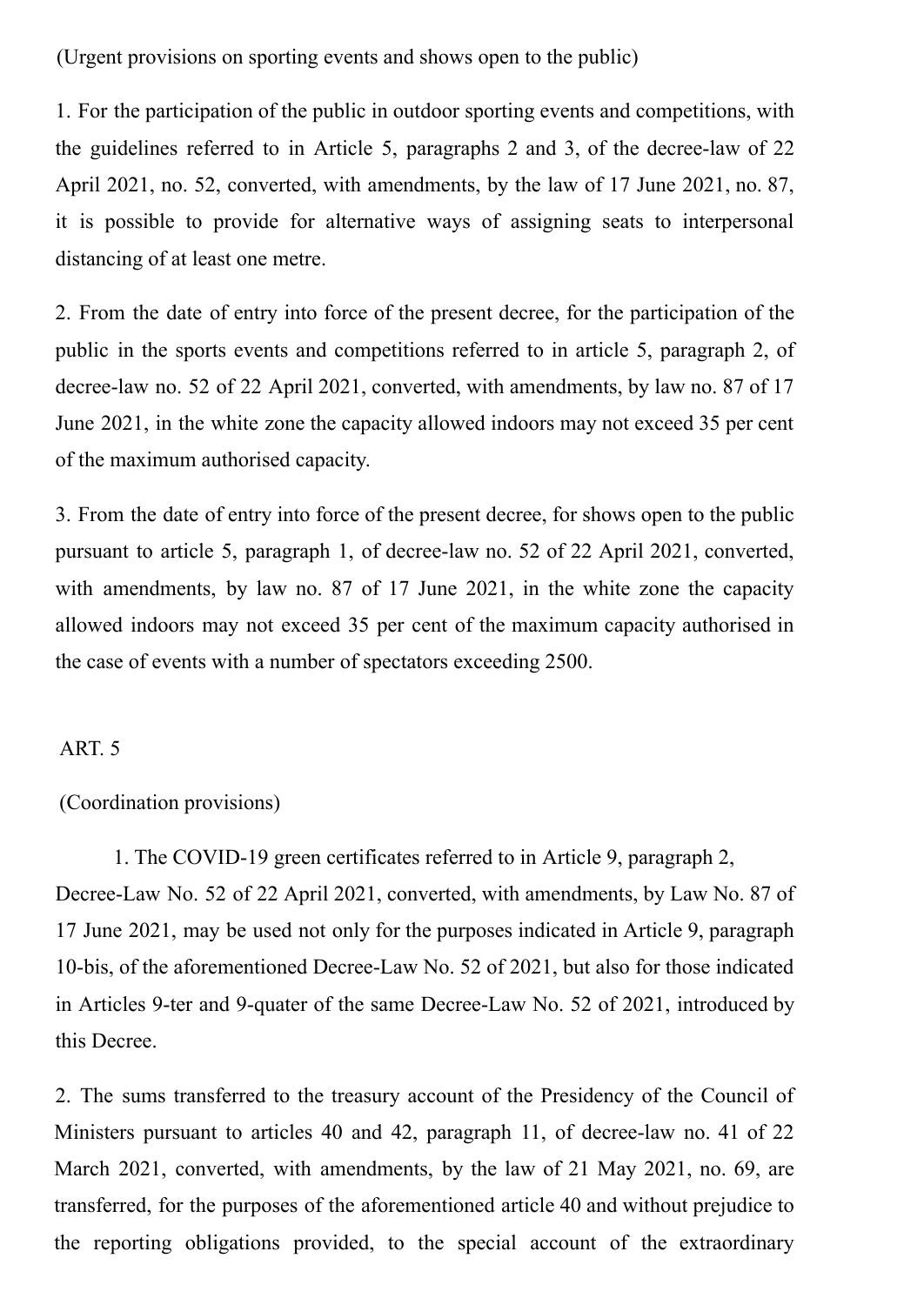commissioner for the implementation and coordination of the measures necessary for the containment and contrast of the epidemiological emergency from COVID-19 after registration on the fund for national emergencies within the autonomous budget of the Presidency of the Council of Ministers.

### ART. 6

(Urgent provisions for the Republic of San Marino)

1. Subjects in possession of a certificate of vaccination against SARS-Cov-2 issued by the competent health authorities of the Republic of San Marino, pending the adoption of the circular of the Ministry of Health that defines modalities of vaccination in line with the indications of the European Medicines Agency, and in any case no later than 15 October 2021, the provisions of Article 9-bis, 9-ter and 9-quater, of Decree-Law no. 52 of 22 April 2021, converted, with amendments, by Law no. 87 of 17 June 2021, shall not apply.

#### ART. 7

(Suspension of time limits in administrative proceedings and effects of expiring administrative acts managed by the Lazio Region)

1. In view of the attack suffered by the IT systems of the Lazio Region, for the purposes of calculating the ordinary or peremptory, preliminary, end-procedural, final and executive deadlines relating to the performance of administrative proceedings pending as at 1 August 2021 or commenced after that date, managed through the IT structures of the Region and its instrumental bodies, the period between that date and 15 September 2021 shall not be taken into account.

2. The Lazio Region and its instrumental bodies shall adopt all the organisational measures required to ensure the reasonable duration and rapid conclusion of the procedures referred to in paragraph 1, with priority given to those to be considered urgent, also on the basis of motivated requests from the parties concerned.

3. Should the institutional websites of the Lazio Region and of its instrumental bodies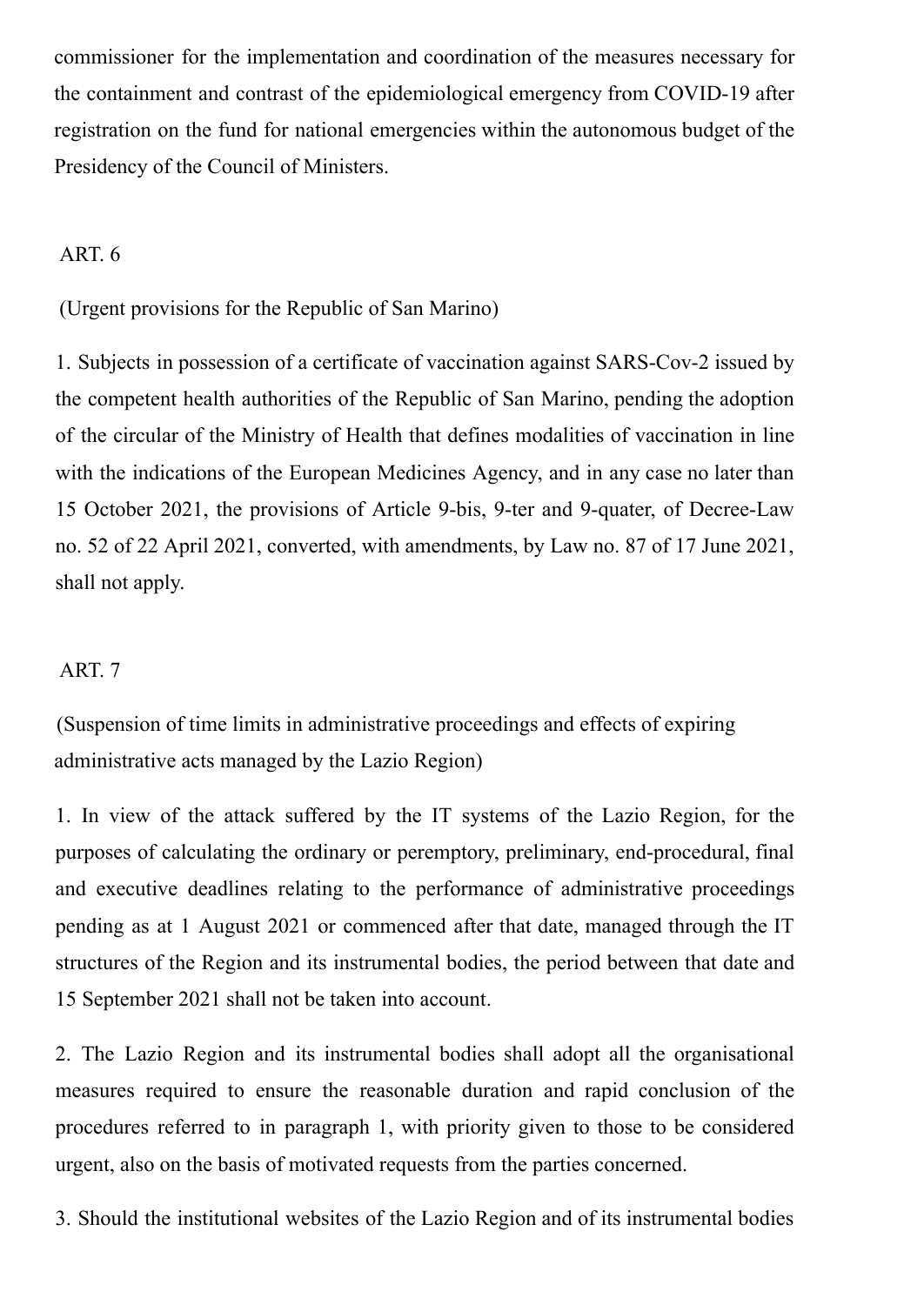be inoperative, for the same period as referred to in paragraph 1, the publication obligations as per Legislative Decree no. 33 of 14 March 2013 shall be suspended.

ART. 8

(Extension of the "Safe Streets" contingent)

1. In order to guarantee and support the continuation, by the Armed Forces, of the performance of the major tasks connected with the containment of the spread of the SARS-CoV-2 virus, the increase of 753 units of personnel referred to in Article 22, paragraph 1, of Decree-Law No. 34 of 19 May 2020, converted, with amendments, by Law No. 77 of 17 July 2020, is further extended until 31 October 2021.

2. For the implementation of the provisions of paragraph 1, for the year 2021, the total expenditure of 7,626,780 Euros is authorized, of which 1,875,015 Euros for the payment of overtime and 5,751,765 Euros for other charges related to the employment of personnel.

3. The costs arising from this article, amounting to 7,626,780 euros for the year 2021, shall be covered by a corresponding reduction in the appropriation of the special current account fund recorded, for the purposes of the 2021-2023 three-year budget, within the program "Reserve and special funds" of the mission "Funds to be allocated" of the statement of estimates of the Ministry of Economy and Finance for the year 2021, for the purpose of partially using the appropriation relating to the same Ministry.

4. For the purposes of the immediate implementation of this article, the Minister of Economy and Finance is authorized to make, by means of his own decrees, the necessary changes in the budget.

#### ART. 9

(Amendments to article 21 of legislative decree n. 128 of 4 June 2003)

1. Article 21 of legislative decree n. 128 of 4 June 2003 shall be amended as follows: